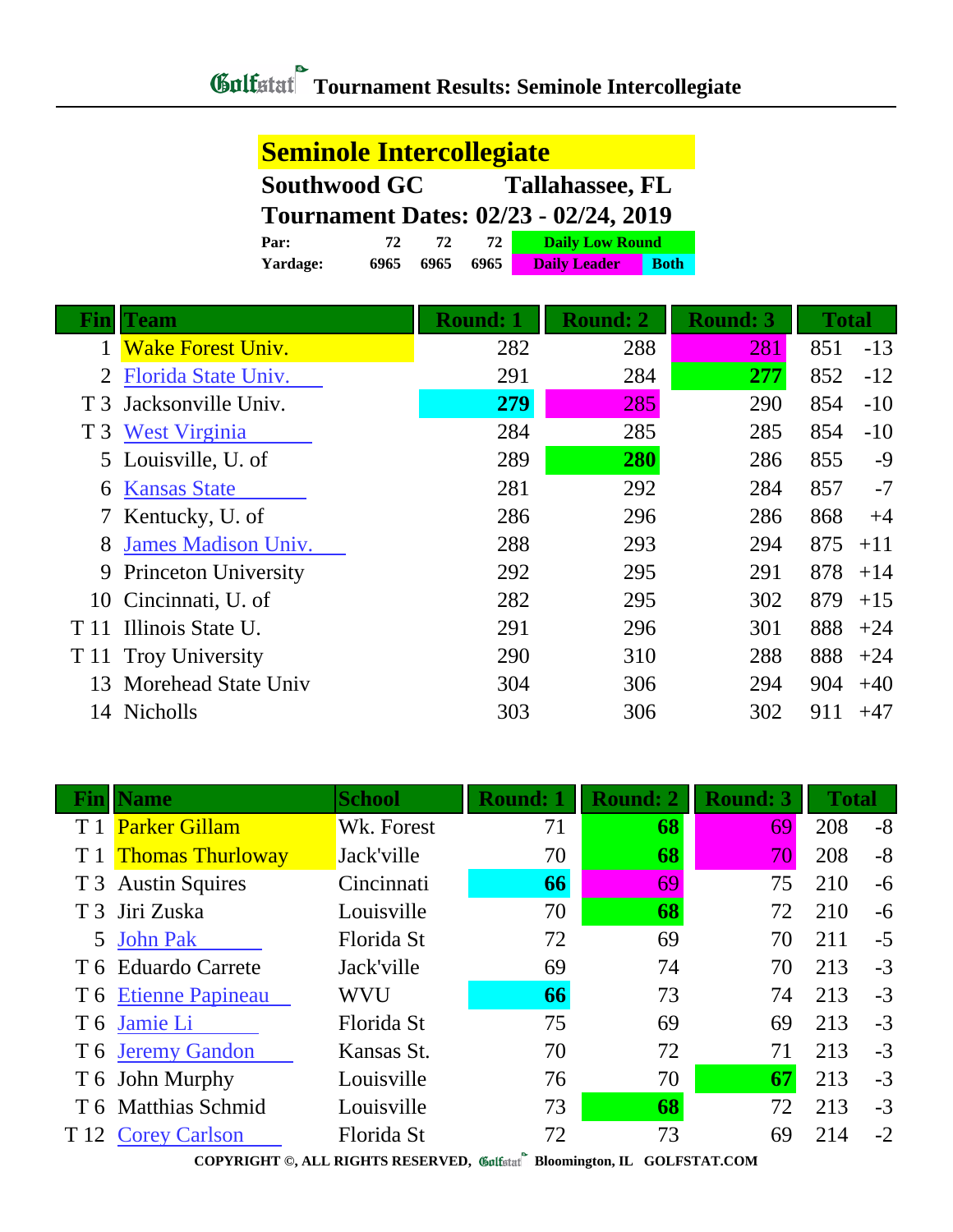| Gulfstat Tournament Results: Seminole Intercollegiate |
|-------------------------------------------------------|

| Fin  | <b>Name</b>               | <b>School</b> | <b>Round: 1</b> | <b>Round: 2</b> | <b>Round: 3</b> | <b>Total</b> |      |
|------|---------------------------|---------------|-----------------|-----------------|-----------------|--------------|------|
|      | T 12 Matthew Sharpstene   | <b>WVU</b>    | 76              | 71              | 67              | 214          | $-2$ |
|      | T 12 Max Ting             | Princeton     | 74              | 68              | 72              | 214          | $-2$ |
|      | T 12 Zach Norris          | Kentucky      | 73              | 71              | 70              | 214          | $-2$ |
| T 16 | <b>Ben Fernandez</b>      | Kansas St.    | 70              | 75              | 70              | 215          | $-1$ |
|      | T 16 Connor Futrell       | <b>Troy</b>   | 69              | 76              | 70              | 215          | $-1$ |
|      | T 16 Eric Bae             | Wk. Forest    | 68              | 73              | 74              | 215          | $-1$ |
|      | T 16 Maximillian Mehles   | Kentucky      | 71              | 71              | 73              | 215          | $-1$ |
| T 16 | <b>Roland Massimino</b>   | Kansas St.    | 71              | 71              | 73              | 215          | $-1$ |
|      | T 16 Trent Wallace        | Ill. St.      | 72              | 69              | 74              | 215          | $-1$ |
|      | T 22 Lee Detmer           | Wk. Forest    | 72              | 73              | 71              | 216          | E    |
|      | T 22 Lukas Euler          | Kentucky      | 70              | 75              | 71              | 216          | E    |
|      | T 22 Michael Sakane       | Jack'ville    | 71              | 71              | 74              | 216          | E    |
|      | T 22 Nick Wilkins         | MoreheadSt    | 73              | 74              | 69              | 216          | E    |
| T 22 | <b>Parker Reddig</b>      | Florida St    | 71              | 72              | 73              | 216          | E    |
| T 27 | <b>Calvin Sierota</b>     | Florida St    | 72              | 73              | 72              | 217          | $+1$ |
| T 27 | Ignacio De Pineda         | <b>JMU</b>    | 72              | 75              | 70              | 217          | $+1$ |
| T 27 | <b>Jake Mayer</b>         | Princeton     | 68              | 75              | 74              | 217          | $+1$ |
| T 27 | <b>Jonathan Keppler</b>   | Florida St    | 69              | 74              | 74              | 217          | $+1$ |
| T 27 | <b>Logan Perkins</b>      | WVU           | 74              | 72              | 71              | 217          | $+1$ |
| T 27 | <b>Max Sear</b>           | <b>WVU</b>    | 73              | 71              | 73              | 217          | $+1$ |
| T 33 | Aaeri Krishnan            | Jack'ville    | 69              | 73              | 76              | 218          | $+2$ |
| T 33 | Eugenio Chacarra          | Wk. Forest    | 71              | 74              | 73              | 218          | $+2$ |
|      | T 33 Kengo Aoshima        | Wk. Forest    | 74              | 76              | 68              | 218          | $+2$ |
|      | T 33 Nick Schlickenrieder | JMU           | 70              | 73              | 75              | 218          | $+2$ |
|      | T 37 Fred Allen Meyer     | Kentucky      | 73              | 75              | 71              | 219          | $+3$ |
|      | T 37 J.C. Campbell        | Kansas St.    | 70              | 75              | 74              | 219          | $+3$ |
| T 39 | <b>Ben Baker</b>          | Nicholls      | 73              | 71              | 76              | 220          | $+4$ |
|      | T 39 Mason Lenhart        | Cincinnati    | 70              | 73              | 77              | 220          | $+4$ |
| T 39 | <b>Ryan Cox</b>           | JMU           | 74              | 71              | 75              | 220          | $+4$ |
|      | T 42 Cullan Brown         | Kentucky      | 70              | 75              | 76              | 221          | $+5$ |
|      | T 42 Dean Martin          | <b>Troy</b>   | 73              | 75              | 73              | 221          | $+5$ |
|      | T 42 Jacob Eklund         | Kansas St.    | 77              | 74              | 70              | 221          | $+5$ |
| T 42 | <b>Kurtis Grant</b>       | WVU           | 71              | 71              | 79              | 221          | $+5$ |
|      | T 42 Nacho Montero        | JMU           | 72              | 75              | 74              | 221          | $+5$ |
|      | T 42 Sam Jean             | Cincinnati    | 70              | 77              | 74              | 221          | $+5$ |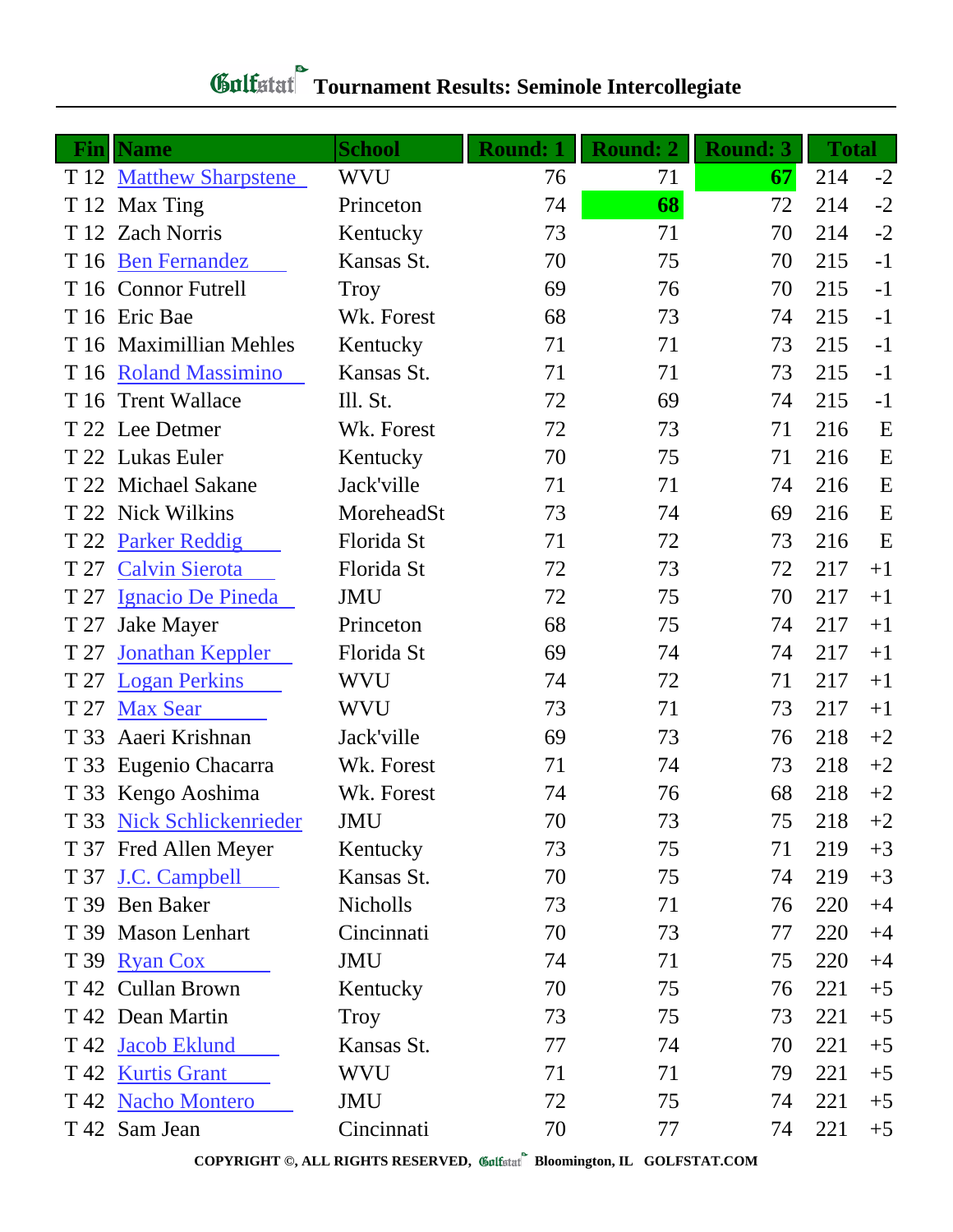|                 | <b>Fin</b>   Name      | <b>School</b>   | <b>Round: 1</b> | <b>Round: 2</b> | <b>Round: 3</b> | <b>Total</b> |
|-----------------|------------------------|-----------------|-----------------|-----------------|-----------------|--------------|
|                 | T 48 David Perkins     | Ill. St.        | 71              | 76              | 75              | 222<br>$+6$  |
|                 | T 48 David Rauer       | Ill. St.        | 71              | 74              | 77              | 222<br>$+6$  |
|                 | T 50 Devin Morley      | Louisville      | 72              | 74              | 77              | 223<br>$+7$  |
| T 50            | <b>Trevor Johnson</b>  | Louisville      | 74              | 77              | 72              | 223<br>$+7$  |
| 52              | Sam Clayman            | Princeton       | 75              | 76              | 73              | 224<br>$+8$  |
| T 53            | <b>Ben Tucker</b>      | <b>JMU</b>      | 74              | 74              | 77              | 225<br>$+9$  |
| T 53            | <b>Bennett Baker</b>   | Florida St      | 77              | 79              | 69              | 225<br>$+9$  |
| T 53            | Sam Uhland             | Jack'ville      | 76              | 73              | 76              | 225<br>$+9$  |
|                 | T 56 Alex Fitzpatrick  | Wk. Forest      | 74              | 73              | 79              | $226 + 10$   |
|                 | T 56 Jack Roberts      | Princeton       | 75              | 76              | 75              | $226 + 10$   |
|                 | T 56 Matt Liston       | Kentucky        | 74              | 78              | 74              | $226 + 10$   |
| 59              | Joe Muschong           | MoreheadSt      | 79              | 75              | 73              | $227 + 11$   |
|                 | T 60 Bryson Bianco     | Troy            | 77              | 81              | 70              | $228 + 12$   |
|                 | T 60 Evan Quinn        | Princeton       | 76              | 80              | 72              | $228 + 12$   |
|                 | T 60 Nicolas Osterburg | Cincinnati      | 76              | 76              | 76              | $228 + 12$   |
| T 60            | Simon Zach             | Louisville      | 74              | 79              | 75              | $228 + 12$   |
| T 60            | Will McFadden          | Troy            | 73              | 80              | 75              | $228 + 12$   |
| T <sub>65</sub> | <b>Andrew O'Brien</b>  | Ill. St.        | 77              | 77              | 75              | $229 + 13$   |
| T <sub>65</sub> | <b>Baker Stevenson</b> | Nicholls        | 77              | 81              | 71              | $229 + 13$   |
| T <sub>65</sub> | <b>Brent Hamm</b>      | <b>Troy</b>     | 75              | 79              | 75              | $229 + 13$   |
| 68              | Zac Viminitz           | MoreheadSt      | 78              | 75              | 78              | $231 + 15$   |
| 69              | Joel Durnford          | Ill. St.        | 78              | 79              | 77              | $234 + 18$   |
| 70              | <b>Connor Campbell</b> | <b>Nicholls</b> | 74              | 82              | 79              | $235 + 19$   |
|                 | 71 Ryan Gillum         | MoreheadSt      | 74              | 82              | 80              | $236 + 20$   |
|                 | 72 Jack Lee            | Nicholls        | 79              | 76              | 82              | $237 + 21$   |
|                 | 73 Wjarut Wongrungroj  | Nicholls        | 84              | 78              | 76              | $238 +22$    |
|                 | 74 Tyler Hillyer       | MoreheadSt      | 82              | 84              | 74              | $240 + 24$   |
|                 | 75 Paul Huber          | Cincinnati      | 83              | 84              | 87              | $254 + 38$   |

## **Tournament Results: Seminole Intercollegiate**

|                          | Round: 1 Round: 2 Round: 3 Total |                      |              |     |
|--------------------------|----------------------------------|----------------------|--------------|-----|
| <b>TEAM STATISTICS:</b>  |                                  |                      |              |     |
| <b>Average Score:</b>    | 288.71                           | 293.64 290.07 290.81 |              |     |
| <b>Rounds Below Par:</b> | 6                                |                      | 6.           | 16. |
| Rounds Even Par:         |                                  | $\sim$ 1.0 $\sim$    | $\mathbf{1}$ |     |